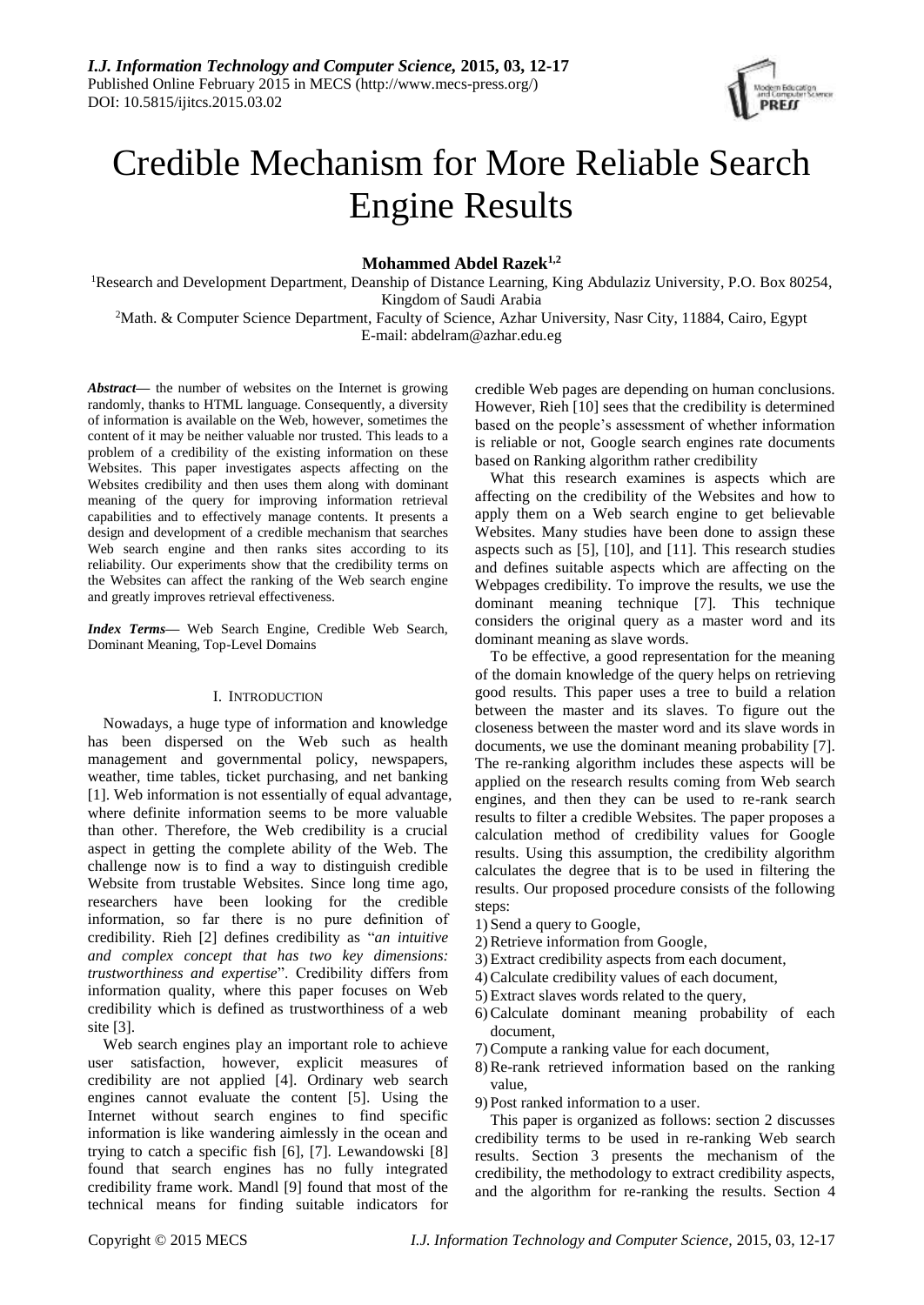demonstrates experimental results, and finally, section 5 concludes the paper.

#### II.CREDIBILITY TERMS

Credibility is investigated by many researchers using definitions, approaches, and presuppositions that are field specific [12]. This section explores the use of aspects to improve web search.

#### *A.Credibility aspects*

Credibility can be defined as "*the believability of a source or message, which is made up of two primary dimensions: trustworthiness and expertise*" [12]. Credible people are believable people. Fogg defines four types for Web credibility [3]: presumed credibility where persons recommend Website, reputed credibility which is depended on the reputation of a person included in this information, surface credibility where credibility is given based on the structure of the Webpages, and is assigned based on the expensed of the recommender. However, these credibility terms cannot be miserable, accordingly, they cannot be suitable aspects for search engine algorithm.

Lewandowski [8] summarizes how to apply credibility criteria in search engines in three techniques: Webpages of low credibility are expected from the search engines' indices, marked in the results presentation, or ranked lower in the results lists. The limitation in Web search engine was based on two facts: the algorithm of the indexing has only low barriers for documents, and the same algorithms matched for all Webpages which offer the same chance for retrieving them.

In contrast, this research is looking for suitable aspects which affecting on the credibility of Web sites. Afterward they can be used to re-rank search results coming from Web search engine to filter a credible Websites. Such aspects are known as the top-level domains (TLDs). TLDs is the latest portion of the domain name. ".com, .org or .edu" are some examples of TLDs. TLDs give us more information about the Website, where ".ac and .edu "are represented educational sites, ".com and .biz" are characterized commercial sites, and ".gov" signifies U.S. governmental sites [3]. There are three domain names which can be registered (.com, .net, and .org) without restriction, and the other four (edu, .gov, .int, .mil) have limited purposes. Some other aspects effects on the credibility of the Website such as clear contact information, recently updated Websites, and Websites without ads [3].

#### *B.Problem Statement*

Fig. 1 shows results for the query "Barack Obama". Based on the aspects mentioned in last subsection, we can see that the most credible document is number four in the research list "President Barack Obama, the White House", where its top-level domain is ".gov" and its URL includes one slave dominant word "White House" related to the master word "Barack Obama".



Barack Obama<br>http://www.barakabama.com/ +<br>4-sings.ay/ - Of A sooks to emails the sidom of sedium American, we heard is<br>Westington, while raising the rest generation of generator segminator

Fig. 1. Google results for the query "Barak Obama"

#### III. CREDIBLE MECHANISM

Actually, we can get creditable relevant search results if the search query takes into consideration the credibility aspects. The first stage is to send the query to Google, retrieving a list of the Web pages, showing them back to the end-users. Those pages are described as snippets. Those snippets contain a summary the Webpage as a few lines of text appeared under every search result. For each result in the list, the default result page includes [13]: a title, a snippet, a link URL, file size, date, and a link to a cached page. They are parallel analysis: the credibility aspect extraction and dominant meaning extractions.

The credible mechanism gains the benefit of two knowledge bases: URL knowledge bases, and dominant meaning knowledge bases. However, the two bases are used on the time of the query, they are constructed offline.

#### *A.URL Knowledge Base*

Uniform Resource Locator (URL) knowledge base consists of information selected to be used in the credibility algorithm. The credibility aspects applies on a URL, snippet's date and file size. URL is built to replace the IP addresses used in communicating with the server where there the relation between them is one-to-one [14]. There is a server machine for Domain Name System (DNS) that is in charge of translating human-friendly URL into IP addresses.



Fig. 2. Anatomy of a URL

In other words, URL is the web address of an online resource, i.e. a web site or document. Fig. 2 presents the anatomy of a URL based on MOZ Company [14].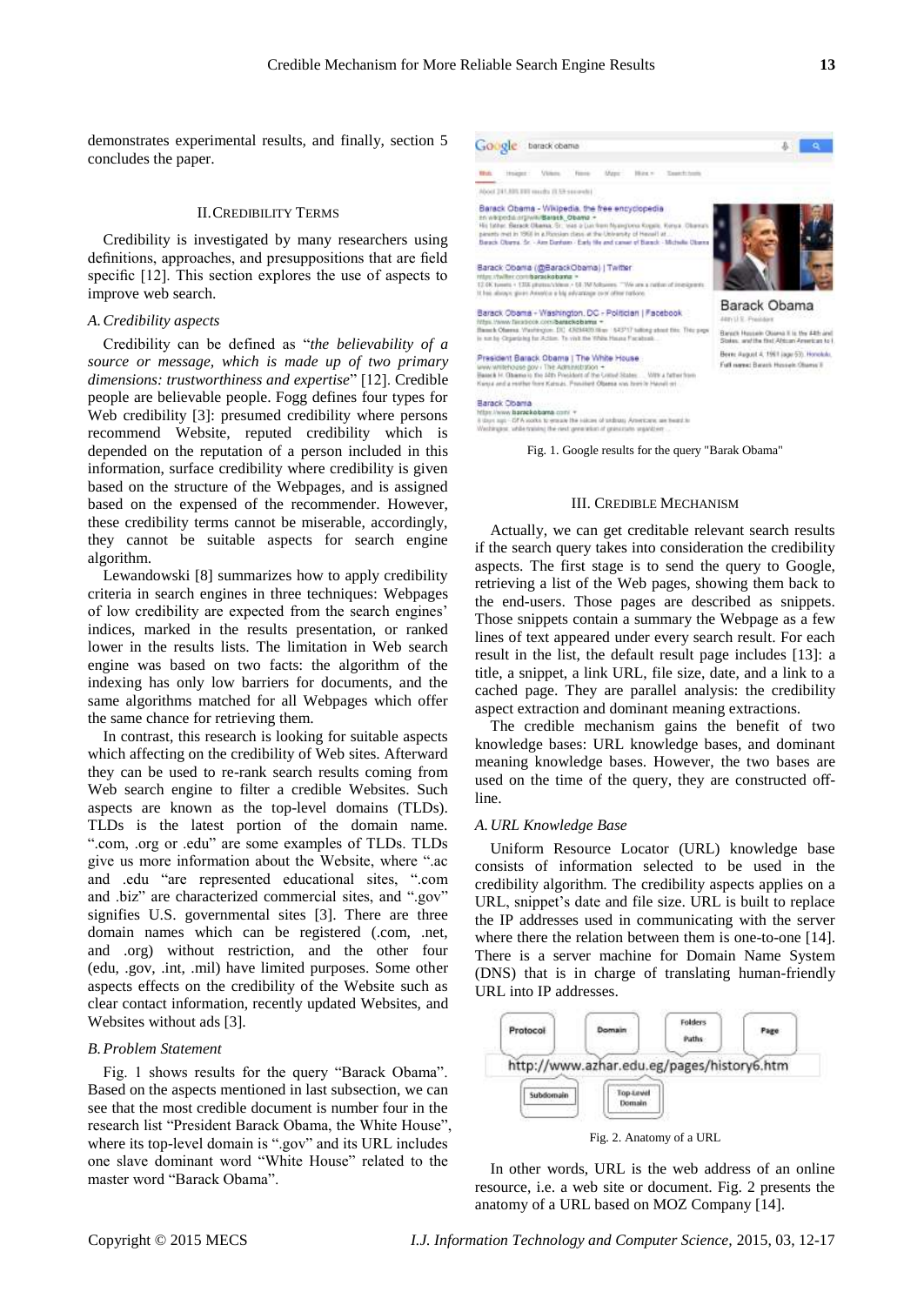As mentioned in section 2, there is a degree of credibility for each TLDs. There are a lot of fraud Websites which causes many problems for Web users. For example, the Website "www.whitehouse.net" is a fake which obviously has the look and feel of an official U.S. government "www.whitehouse.gov". Accordingly, we suggest a table values for the TLDs, which assign high values for the TLDs of government organizations such as ".gov, .eg, .sa". Consequently, the credibility algorithm looks at Top-level domain and use weights attached for each one as in Table 1. Where  $\beta$  is suggested real value and  $0 < \beta < 1$ .

Therefore, the Top-Level value  $Top-Level("D<sub>k</sub>")$ is computed based on the Table 1. The second aspect is snippet's date. We think that the more updated date is, the more credible the website is. Suppose that the format of the date is (*dd, mm, yyyy*), then we normalize it by dividing the value by "2043" which means the maximum of the year is "2020", the maximum of the month is "12",

and the day is "31". Accordingly, the date value is computed as follows:

inputed as follows:

\n
$$
date(dd,mm,yyyy|D_k) = \frac{dd+mm+yyyy}{31+12+2020}
$$
\n
$$
= \frac{dd+mm+yyyy}{2043}
$$
\n(1)

The third aspect is snippet's file size. Suppose that  $Size(" D_k")$  represent the size of  $D_k$ . Therefore, the

size value of each document is computed as follows:  
\n
$$
SizeValue("D_k") = \frac{Size("D_k")}{\sum_{k=1}^{M} Size("D_k")}
$$
\n(2)

Consequently, the URL value is evaluated as:

| <b>Top-Level Domain</b> | <b>Suggested Weight</b> | <b>Meaning of Top-level Domain</b> |
|-------------------------|-------------------------|------------------------------------|
| " $m$ il"               | $0.90\beta$             | U.S. military or affiliated agency |
| ".gov"                  | $0.85\,\beta$           | governmental agency                |
| ".edu"                  | $0.82 \beta$            | educational institution            |
| " $int$ "               | $0.80\beta$             | international organizations        |
| " $.com$ "              | $0.55\,\beta$           | commercial business                |
| " $net"$                | $0.45\beta$             | large network                      |
| ".org"                  | $0.40\,\beta$           | nonprofit organization             |
|                         |                         |                                    |

Table 1. Top-Level Domain suggested weights

URL("D<sub>k</sub>") = 
$$
\frac{1}{3}[Top - Level("Dk") + SizeValue("Dk")
$$

$$
+ date(dd, mm, yyy | Dk)]
$$
 (3)

#### *B.Dominant meaning knowledge base*

The construction of the dominant meaning knowledge base is done off-line and used online. We follow the same graph definition of Razek [6] called the Dominant Meaning Graph (DMG). This illustrates the relation between the master words and its slaves. In DMG, words is represented as nodes and its relations to others is represented by edges which define the weight between the master and its slaves. Suppose that  $w_i$  represents a master word, then we could consider the set  $\{w_1, w_2, \dots, w_n\}$  represents its slaves if there is a nonnegative weight  $P_{ji}$  called dominant meaning distance, where  $P_{ji} = P(w_j | w_i)$  represents how much  $w_j$ linked to the word  $w_i$ , as shown in Fig. 3.

As shown in Fig. 3, following DMG [13], we can see that the graph presents all edges between nodes using dominant meaning distance value  $P(w_j | w_i), \forall j, i > 0$ .



Fig. 3. Dominant Meaning Graph

Dominant meaning space between two words  $w_i$  and

$$
w_j \text{ is calculated as follows:}
$$
\n
$$
P(w_j | w_i) = \frac{1}{N}
$$
\n
$$
\left[ \sum_{k=1}^N \Gamma(w_i, w_j | D_k) \left[ \frac{(F(w_i | D_k) + F(w_j | D_k))}{F(w_i | D_k)} \right] \right]
$$
\n
$$
\Gamma(w_i, w_j | D_k) = \begin{cases} 0 & \{w_i, w_j\} \cap D_k = \Phi \\ 1 & \{w_i, w_j\} \cap D_k \neq \Phi \end{cases}
$$
\n(4)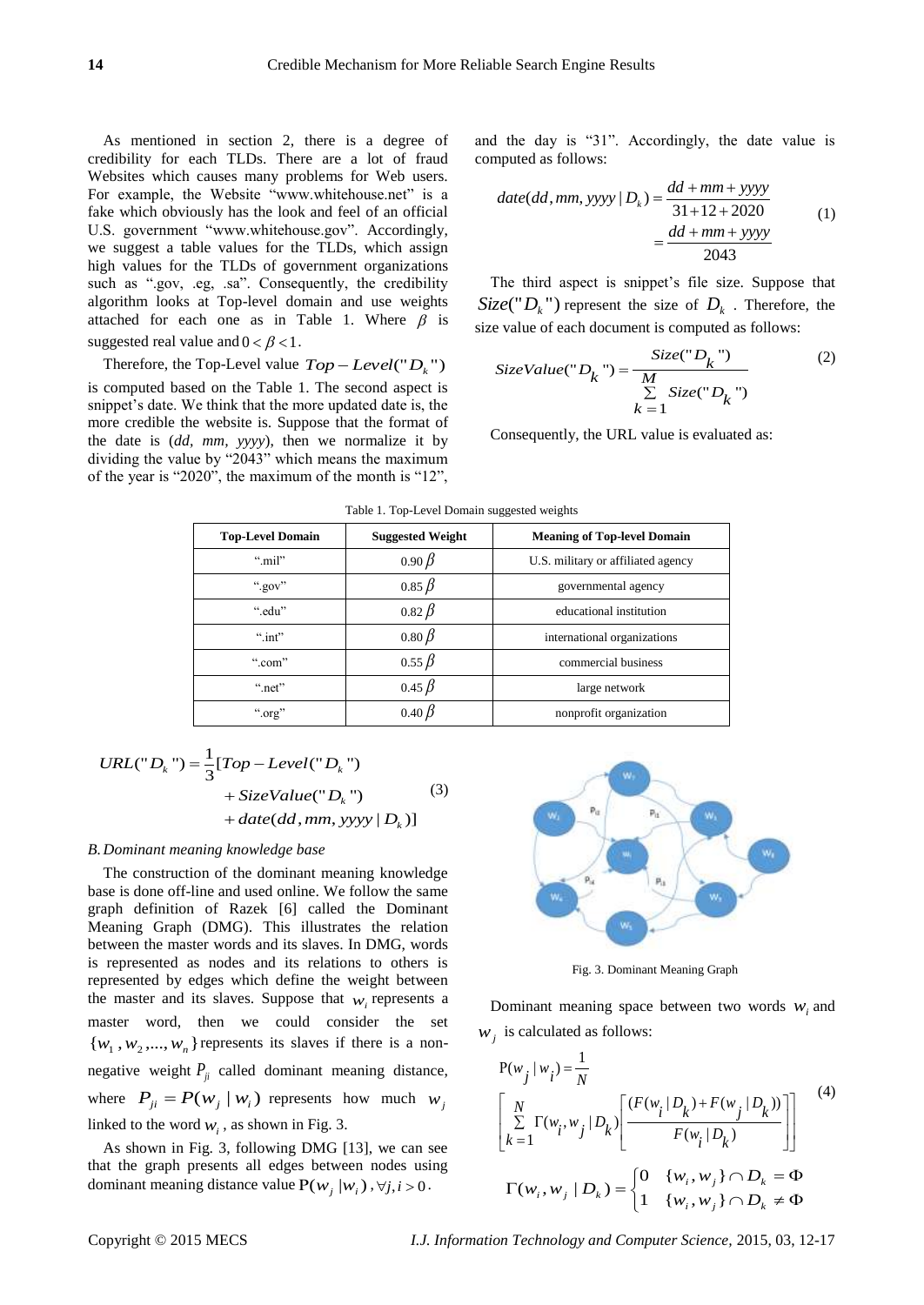Where,

$$
F(w_i | D_k) > F(w_j | D_k)
$$

Where the functions  $F(w_i | D_k)$  and  $F(w_j | D_k)$ represent the frequency of occurrence of the two words  $w_i$  and  $w_j$  in the document  $D_k$ .

Where  $\{w_i, w_j\} \cap D_k = \Phi$  means that the two words  $W_i$  and  $W_j$  do not occur together in the document  $D_k$  and  $\{w_i, w_j\} \cap D_k \neq \Phi$  means that the two words  $w_i$  and  $w_j$  occur together in the document  $D_k$ .

One of the major challenges of the dominant meaning graph is to determine which words has to be added for reranking Google search results. The dominant meaning algorithm is designed to return ten suitable words. In this algorithm, Breadth First Search (BFS) is a suitable way to traverse graphs [15]. It sorts the values  $\{P_{i1},..., P_{in}\}\$ in decreasing order and then returns the first ten words to be used in the filter. To do so, we have first to build the dominant meaning graph and then create an algorithm to traverse it.

## Dominant Meaning Algorithm (Requested word  $w_i$ )

- **1.** *Construct Search* **List.**
- 2. *While* Search List  $\neq$  [ ] do begin
- **I. Put X = the first word in the search list 1. For each**  $j = 1,..., M$  **do,** 
	- $w_j$  = parent (X),
		- **Compute**  $P_{ji} = P(w_j | w_i)$

**.**

• If 
$$
P_{ji} > 0
$$
; then return  $P_{ji}$ 

 **Else return I ; II.** Sorting the values of  $P_{i,j}$  as decreasing order.  $\mathcal{R}$ eturn the list  $\{P_{i1}, P_{i2},..., P_{iM}\}$ .

#### *C.Methods of Re-ranking Results based on credible value*

The proposed probability increases retrieval efficiency by striking some limitations on retrieved documents. We suppose that the query with its slaves is  $\{w_1, w_2, ..., w_n\}$ , and the stream of snippets coming from Google search is  $\{D_k\}_1^M$  . Based on anatomy of a URL and Google search results, we can see that  $D_k$  consists of snippet, title, domain, folder, and page. Accordingly, the relevance of document  $D_k$  is a numerical value that is intended to reflect how important a document  $D_k$  and is computed as follows:

nputed as follows:  
\n
$$
P(w_1, ..., w_n | D_k) = \frac{1}{n} \left[ \sum_{j=1}^{n} \frac{F(w_j | D_k)}{F_{\text{max}}} \right]
$$
\n
$$
F_{\text{max}} = \frac{Max}{j=1,...,n} \{F(w_j | D_k)\} \quad \forall k
$$
\n(5)

Function  $F(w_j | D_k)$  represents the number of occurrence of the word  $w_j$  in document  $D_k$ .

Following (3), and (5), we can suppose that credible

value for each document 
$$
D_k
$$
 is computed as follows:  
\n
$$
Credible(D_k) = \frac{1}{2} \begin{bmatrix} P(w_1, ..., w_n | D_k) \\ + Credibility("D_k") \end{bmatrix}
$$
 (6)

For all *k* .

The following section presents the experiment and its results.

#### IV. EXPERIMENTS AND RESULTS

Our proposed algorithm was run on a commodity PC with Window 8, CORE i7 CPU, 2.4 GHz and RAM 4 GB.

The dataset in our experiments was collected using five queries to a particular search engine, Google, retrieved around top 500 snippets. Some of our colleagues helped us for manually evaluating the dataset and investigate which the Webpage is credible or not credible according to each query. We used 25% of the snippets in each query as a training set for building the DMG, as mentioned in section 3. We then computed  $P_{ji} = P(w_j | w_i)$ between word in snippets and its query using (4). Therefore, the weight for between each word and the master (query) in the snippets is assigned and used to draw the graph. We implemented the dominant meaning algorithm using Java language and was used to help in compute the value of Dominant meaning space. Table 2 presents the structure of the dataset: the number of snippets retrieved, the number of credible, incredible, and not applicable snippets.

Table 2 Collection used for experiment and tested by humans

| Query                  | Number<br>of<br>Snippets | Number of Snippets |            |                          |
|------------------------|--------------------------|--------------------|------------|--------------------------|
|                        |                          | Credible           | Incredible | <b>Not</b><br>Applicable |
| <b>Barack</b><br>Obama | 500                      | 345                | 85         | 70                       |
| Hilary<br>Clinton      | 500                      | 360                | 105        | 35                       |
| <b>Bill</b><br>Clinton | 500                      | 370                | 100        | 30                       |
| Vladimir<br>Putin      | 500                      | 355                | 95         | 50                       |
| Angela<br>Merkel       | 500                      | 380                | 90         | 30                       |

The experimentation conducted on the top 100 snippets of Google search for the same query. Precision and recall are often used to evaluate the efficiency of information retrieval systems. The precision measures the capability of the algorithm to retrieve only relevant items if exist. The recall measures the capability of the algorithm to retrieve all relevant items if exist. We actually evaluated the precision and recall to the top 100 snippets generated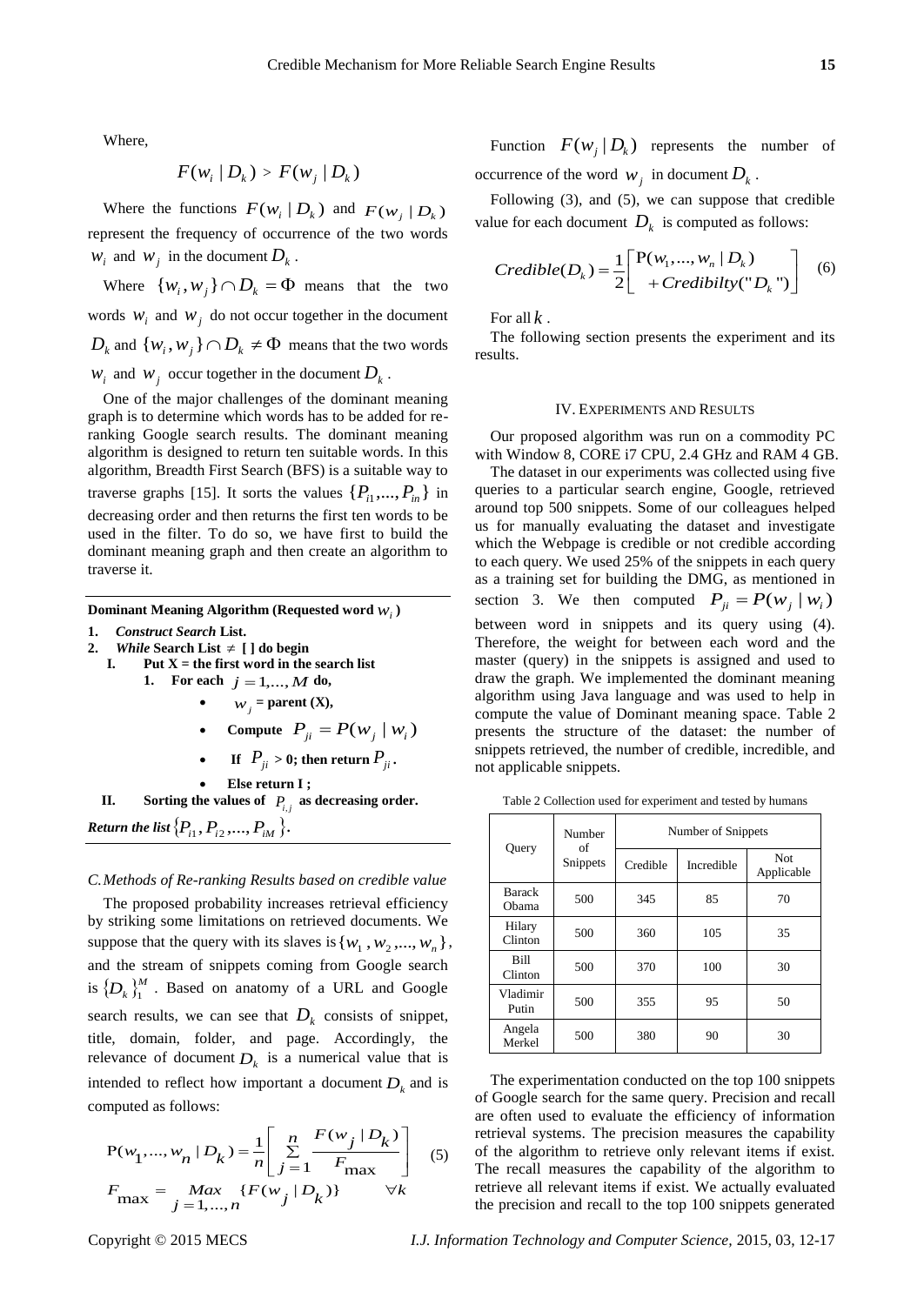by Google and the proposed algorithm for each of the five queries.

*A.The impact of using credible aspects ranking vs. Google ranking*

This experiment illustrates the effectiveness of the credible aspects in Google results. Table 1 shows the number of Snippets, the credible items with Google, and credible items with URL knowledge base.

Table 2 shows performance improvement when the results are re-ranked using URL knowledge base. As shown, the best improvement happened in the query number five "Angela Merkel". The lowest improvement is the result of the query "Barack Obama". . Fig. 4 shows the improvement in the precision and recall for Top 100 snippets retrieved using Google with URL improvement.

Table 3. the credible snippets in the top 100 pages using URL aspects vs. Google

|                       | Number<br>of<br>Snippets | Number of Snippets                  |                                                       |
|-----------------------|--------------------------|-------------------------------------|-------------------------------------------------------|
| Query                 |                          | Credible<br>items<br>With<br>Google | Credible<br>items<br>With<br>URL<br>Knowledge<br>base |
| Barack Obama          | 100                      | 65%                                 | 85%                                                   |
| <b>Hilary Clinton</b> | 100                      | 71%                                 | 83%                                                   |
| <b>Bill Clinton</b>   | 100                      | 78%                                 | 81%                                                   |
| Vladimir Putin        | 100                      | 80%                                 | 87%                                                   |
| Angela Merkel         | 100                      | 77%                                 | 89%                                                   |



Fig. 4. Precision and recall for Top 100 snippets retrieved using Google

Table 4 presents the improvement using URL knowledge base approach: 11% in credible snippets retrieved

As shown in Fig. 5, the results re-ranked which uses knowledge base produce both a significant boost of precision and recall. It obviously, there is an increasing in the number of relevant top-level snippets as shown in Table 4.

### *B.The impact of using credible value ranking vs. Google ranking*

In this subsection, we organize another experiment for certifying the impact of using dominant meaning along with URL aspects vs. the original query. We compared dominant meaning performance with Google results.

Table 4 demonstrates the improvement happened on the results after re-ranking using credible value. As shown, the best improvement happened in the query "Angela Merkel" with 97% improvement. The lowest improvement was in is the query "Vladimir Putin". In general, the improvement was based on the credible value: 21% in credible snippets retrieved.

Query Number of Snippets Number of Snippets Credible items With Google Credible items With URL knowledge base Barack Obama | 100 | 65% | 95% Hilary Clinton | 100 | 71% | 94% Bill Clinton 100 78% 96% Vladimir Putin | 100 | 80% | 93% Angela Merkel | 100 | 77% | 97%

| Query                 | Number<br>of<br>Snippets | Number of Snippets                  |                                                        |  |
|-----------------------|--------------------------|-------------------------------------|--------------------------------------------------------|--|
|                       |                          | Credible<br>items<br>With<br>Google | Credible<br>items<br>With<br>URL.<br>knowledge<br>base |  |
| Barack Obama          | 100                      | 65%                                 | 95%                                                    |  |
| <b>Hilary Clinton</b> | 100                      | 71%                                 | 94%                                                    |  |
| <b>Bill Clinton</b>   | 100                      | 78%                                 | 96%                                                    |  |
| Vladimir Putin        | 100                      | 80%                                 | 93%                                                    |  |
| Angela Merkel         | 100                      | 77%                                 | 97%                                                    |  |

Table 4. The impact of using credible value ranking vs. Google ranking



with URL improvement

In Fig.6, we merge recall and precision into a single overall measure to clarify the impact of using credible value for ranking Google results vs. Google ranking. It demonstrates the average of precision at each point of recall which is recounted as the summary result for the query "Barack Obama".